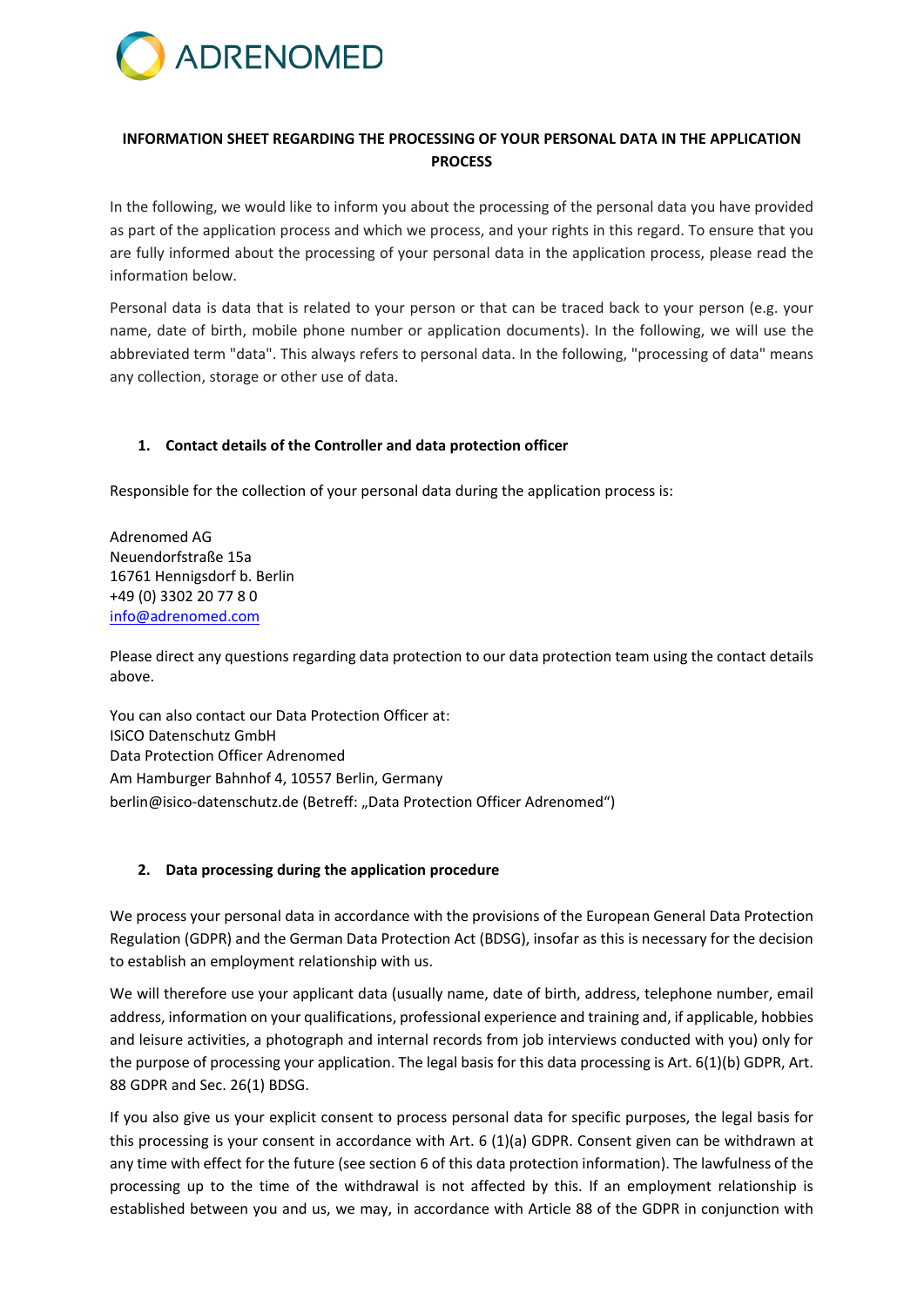Sec. 26 (1) BDSG, further process the personal data already received from you for the purposes of the employment relationship, insofar as this is necessary for the performance or termination of the employment relationship.

Insofar as the data is so-called special categories of personal data, such as data on your health that you yourself provide to us (for example, information on a severely disabled status), the legal basis for the processing is Art. 88 GDPR, Sec. 26 (3) BDSG.

Furthermore, we may process your personal data if this is necessary for the fulfilment of legal obligations (Art. 6 (1)(c) GDPR) to which we are subject. Processing is also possible for the assertion, exercise or defence of legal claims on the basis of our legitimate interests according to Art. 6 (1)(f) GDPR. The legitimate interest lies, for example, in the provision of evidence in legal proceedings (e.g. under the General Equal Treatment Act).

# **3. Recipients of your personal data**

In general, only those employees of our company have access to your personal data who need to view it as part of the application process, i.e. in particular the HR department and the relevant departments, who also help decide on your recruitment and therefore need to view your data.

In certain cases, we may need to share some of your data that we process as part of the application process with parties and persons outside our company. A transfer may take place to the following groups of recipients, for example:

- Service providers who process personal data (so-called processors)
- If applicable, lawyers who work for us

If we are legally obliged to pass on your data or if your data is required for the work of lawyers, personnel consultants and recruiters working for us, we will pass on your data to them to the extent necessary.

If service providers acting on our behalf process data for us, we conclude so-called data processing contracts with them, by which we oblige the service providers to process the data carefully and only in accordance with our instructions. These service providers are carefully selected and monitored by us.

## **4. Transfer to third countries**

For the processing of data, services may be used whose providers are partly located in so-called third countries (outside the European Union or the European Economic Area) or process personal data there, i.e. countries whose level of data protection does not equal that of the European Union. Where this is the case and the European Commission has not issued an adequacy decision (Art. 45 GDPR) for these countries, we have taken appropriate precautions to ensure an adequate level of data protection for any data transfers. These include, among others, the standard contractual clauses of the European Union or binding internal data protection regulations.

## **5. Duration of data storage**

We store your personal data as long as this is necessary for the decision on your application. We store your personal data as long as this is necessary for the decision on your application. In the event of a rejection,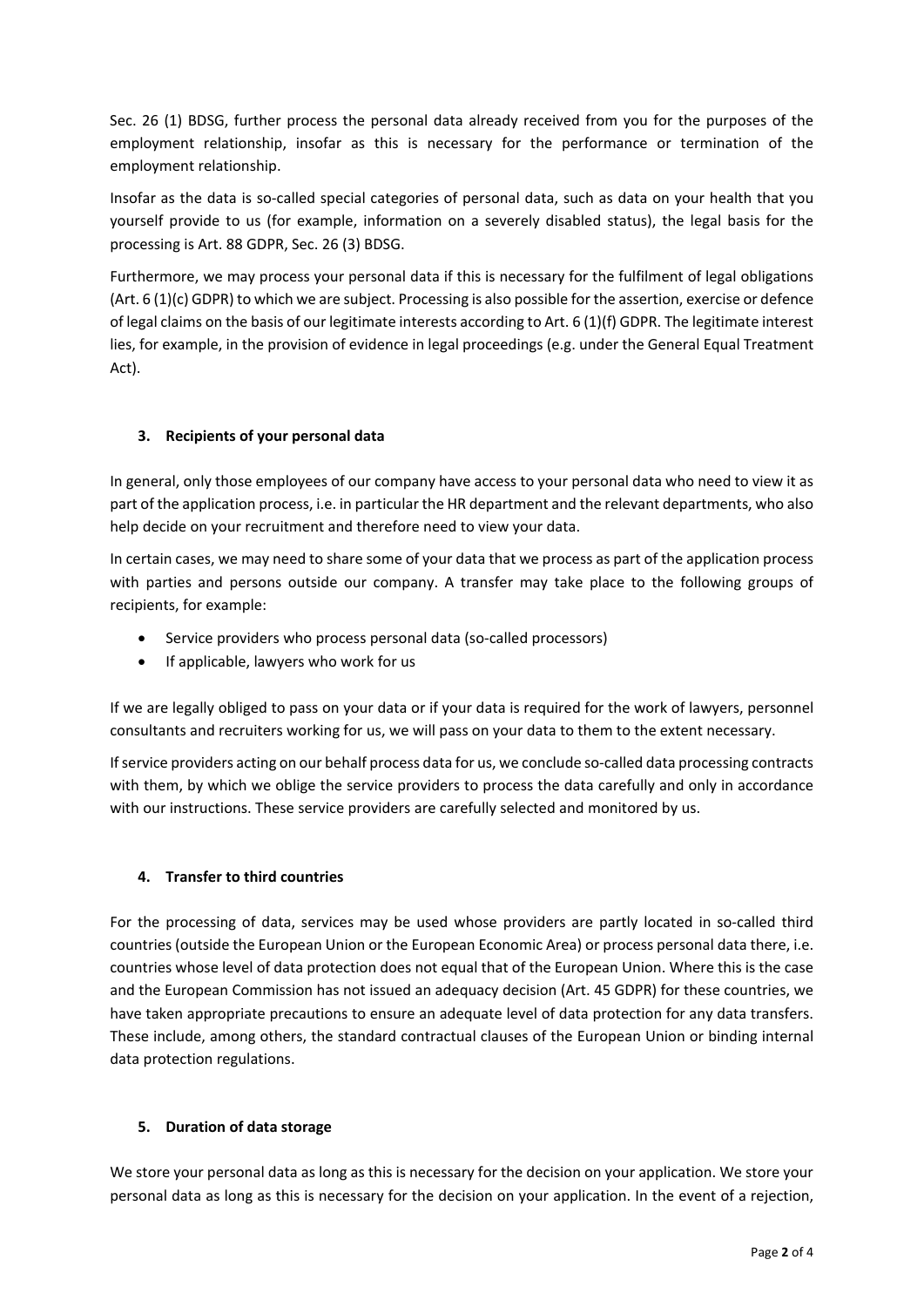your personal data or application documents will be deleted a maximum of six months after notification of the rejection decision, unless longer storage is legally required or permitted.

We store your personal data beyond this only to the extent that this is required by law or in the specific case for the assertion, exercise or defence of legal claims for the duration of a legal dispute.

If an employment relationship, apprenticeship or trainee relationship is established following the application process, your data will initially continue to be stored insofar as this is necessary and permissible and will then be transferred to the personnel file.

## **6. Your rights**

You can exercise your rights as a data subject regarding your processed personal data at any time by contacting us using the contact details provided above (section 1). As a data subject, you have the right to

- to request information about your data processed by us in accordance with Art. 15 GDPR;
- in accordance with Art. 16 GDPR, to request without delay the rectification of inaccurate or the completion of your data stored by us;
- in accordance with Art. 17 GDPR, to request the deletion of your data stored by us, unless the processing is necessary for the exercise of the right to freedom of expression and information, for compliance with a legal obligation, for reasons of public interest or for the assertion, exercise or defence of legal claims;
- in accordance with Art. 18 GDPR, to request the restriction of the processing of your data, insofar as the accuracy of the data is disputed by you or the processing is unlawful;
- pursuant to Art. 20 GDPR, to receive your data that you have provided to us in a structured, common and machine-readable format or to request the transfer to another controller ("data portability");
- complain to a data protection supervisory authority about the processing of your personal data in our company in accordance with Art. 77 GDPR, such as the data protection supervisory authority responsible for us: Berliner Beauftragte für Datenschutz und Informationssicherheit, Friedrichstr. 219, 10969 Berlin.
- you can withdraw your consent given to us at any time with effect for the future.

# **You have the right to object to the processing of your personal data under the requirements of Article 21 GDPR.**

To exercise these rights, you can contact us using the contact details provided in section 1.

## **7. Necessity of the provision of personal data**

The provision of personal data within the scope of application processes is neither legally nor contractually required. You are therefore not obliged to provide us with your personal data. However, please note that this is necessary for the decision on an application or the conclusion of a contract in relation to an employment relationship with us. If you do not provide us with personal data, we will not be able to make a decision on the